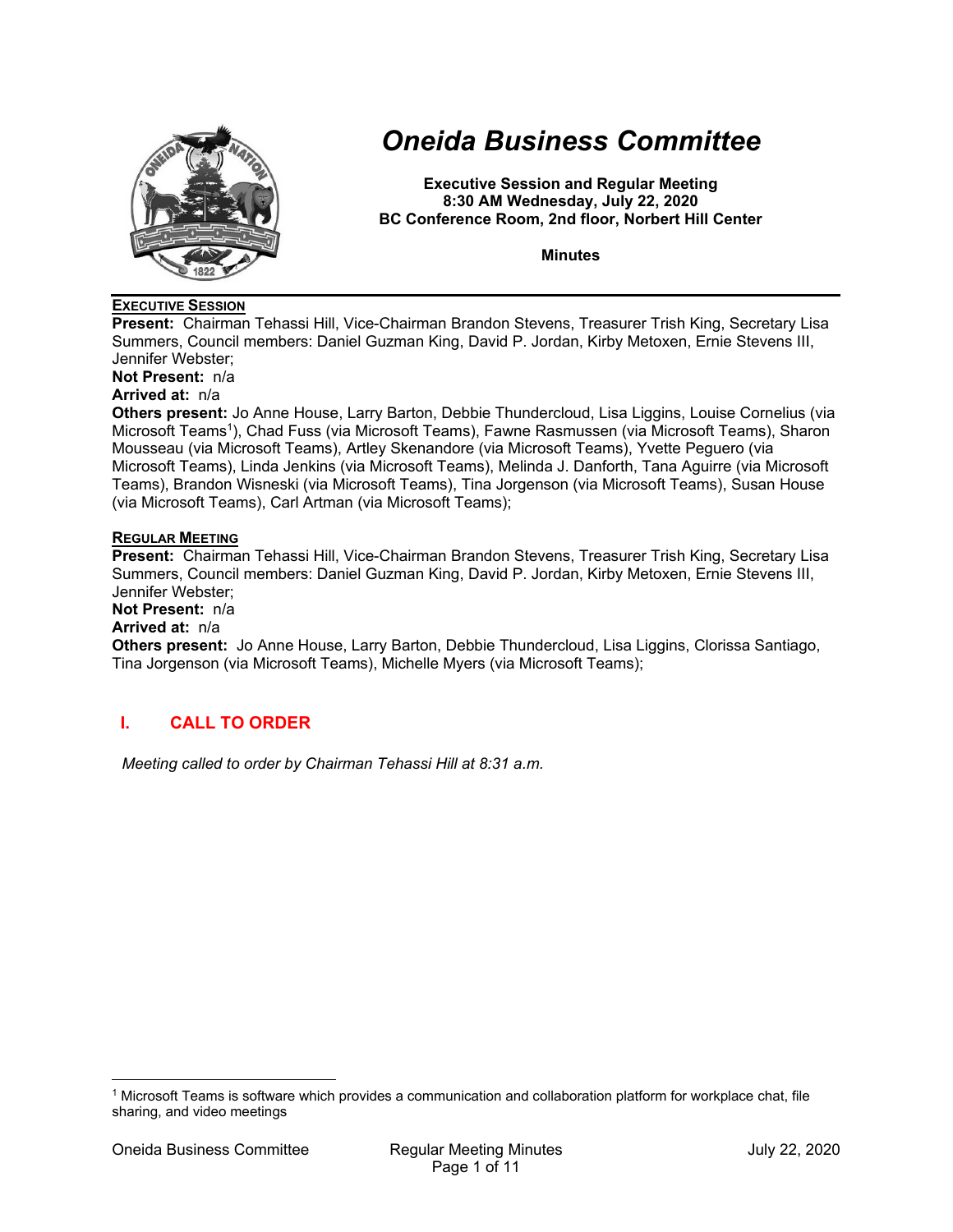# **II. OPENING (00:00:19)**

*Opening provided by Chairman Tehassi Hill.* 

#### **A. Special Recognition for Years of Service (00:03:53)**  Sponsor: Tehassi Hill, Chairman

*Special recognition by Chairman Tehassi Hill of the following employees for their years of service and commitment to the Oneida Nation: Geraldine Danforth (35 years), Kirby Metoxen (30 years), Annette Cornelius (30 years), Robert Brown (30 years), Ronald Cornelius Jr (25 years), David Larson (25 years), Lisa Summers (25 years), Heidi King (25 years), Michael Troge (25 years), Karen John (25 years), Michael Arce (25 years), Jeri Bauman (25 years), Anne Delebreau (25 years), Jeffrey Scofield (25 years), Lyle Hill (25 years), and Kevin Jorgenson (25 years).* 

*A quarterly recognition for years of service would have been held in April 2020, but was not due to the COVID-19 pandemic.* 

# **III. ADOPT THE AGENDA (00:07:10)**

Motion by Lisa Summers to adopt the agenda with two (2) changes [1) under Oath of Office, add item A. Oneida Election Board Alternates; and 2) under Executive Session, delete item C.3. Approve five (5) job descriptions for the re-organization of the OBC Support staff to Politically Appointed Contract Positions], seconded by Jennifer Webster. Motion carried:

> Ayes: Daniel Guzman King, David P. Jordan, Trish King, Kirby Metoxen, Brandon Stevens, Ernie Stevens III, Lisa Summers, Jennifer Webster

## **IV. OATH OF OFFICE**

## **A. Oneida Election Board Alternates (00:08:28); (00:34:48)**

*Item was deferred to be address later on the agenda. Item V.A. was addressed next.* 

*Councilman Kirby Metoxen left at 10:05 a.m.* 

*Oath of office administered by Secretary Lisa Summers. Kathryn LaRoque (via Microsoft Teams) and Ramona Salinas (via Microsoft Teams) were present.* 

*Item IX. Executive Session was re-addressed next.* 

## **V. MINUTES**

**A. Approve the July 8, 2020, regular Business Committee meeting minutes (00:09:03)**  Sponsor: Lisa Summers, Secretary

Motion by Jennifer Webster to approve the July 8, 2020, regular Business Committee meeting minutes, seconded by Kirby Metoxen. Motion carried: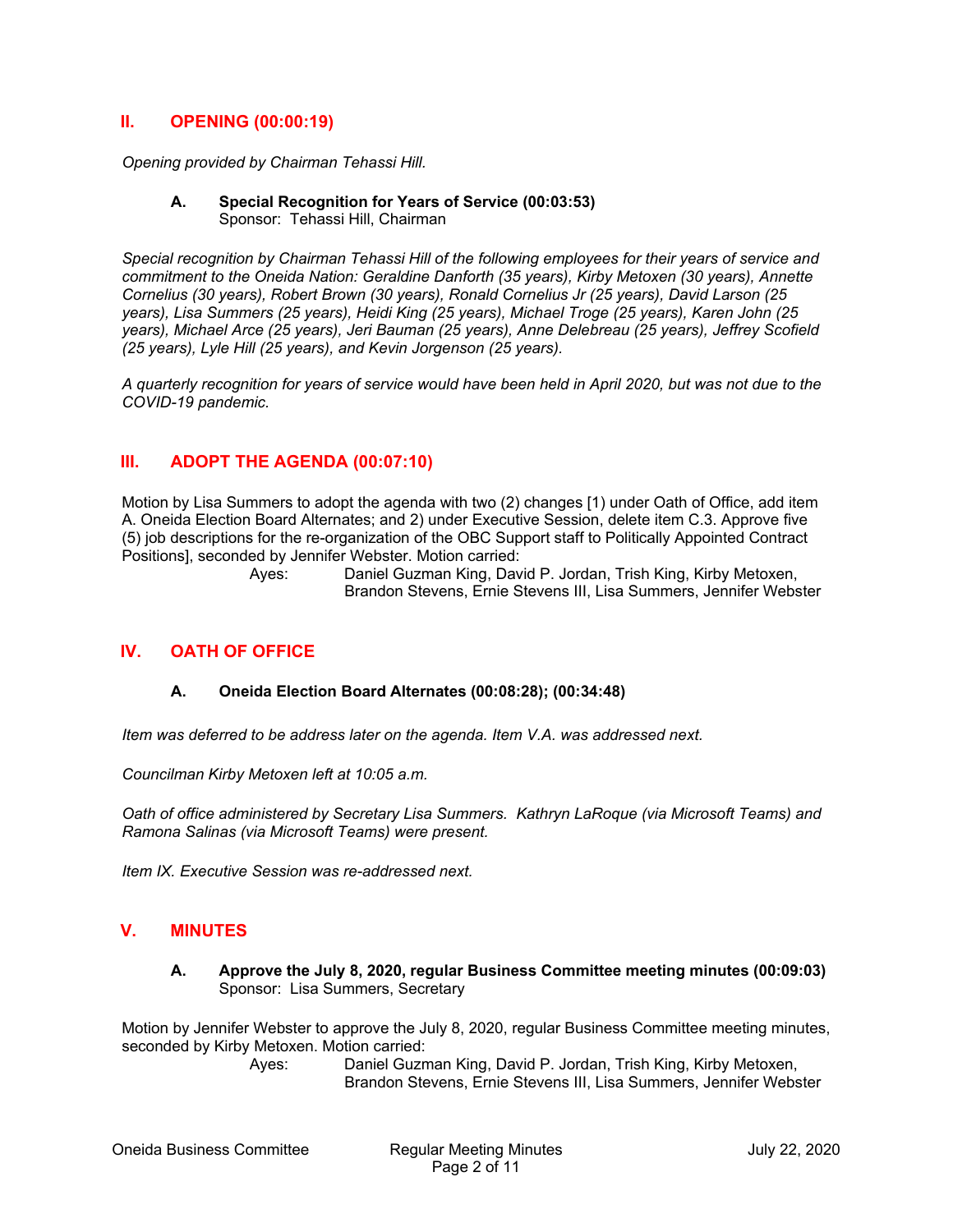# **VI. RESOLUTIONS**

**A. Adopt resolution entitled Extension of the Real Property Law Emergency Amendments (00:09:24)** 

Sponsor: David P. Jordan, Councilman

Motion by David P. Jordan to adopt resolution 07-21-20-A Extension of the Real Property Law Emergency Amendments, seconded by Brandon Stevens. Motion carried:

 Ayes: Daniel Guzman King, David P. Jordan, Trish King, Kirby Metoxen, Brandon Stevens, Ernie Stevens III, Lisa Summers, Jennifer Webster

Motion by Lisa Summers to direct the General Manager to ensure that there is an action plan to make sure the appropriate procedures are developed in the timeframe allowed by the resolution, seconded by Ernie Stevens III. Motion carried:

 Ayes: Daniel Guzman King, David P. Jordan, Trish King, Kirby Metoxen, Brandon Stevens, Ernie Stevens III, Lisa Summers, Jennifer Webster

**B. Adopt resolution entitled Amendment to resolution # BC 12-11-19-A for the Nation's Appointed Representative on the Board for the Greater Green Bay Chamber of Commerce (00:14:39)** 

Sponsor: Melinda J. Danforth, Director/Intergovernmental Affairs

Motion by Lisa Summers to adopt resolution 07-21-20-B Amendment to resolution # BC 12-11-19-A for the Nation's Appointed Representative on the Board for the Greater Green Bay Chamber of Commerce, seconded by Jennifer Webster. Motion carried:

> Ayes: Daniel Guzman King, David P. Jordan, Trish King, Kirby Metoxen, Brandon Stevens, Ernie Stevens III, Lisa Summers, Jennifer Webster

# **VII. APPOINTMENTS**

**A. Determine next steps regarding one (1) vacancy - Oneida Police Commission (00:15:13); (00:32:40); (00:48:15)**  Sponsor: Lisa Summers, Secretary

*Item deferred to be addressed later on the agenda. Item VII.A. was addressed next.* 

Motion by Jennifer Webster to accept the selected applicant Beverly Anderson, seconded by Trish King. Motion withdrawn.

*Item IV.A. was addressed next.* 

Motion by David P. Jordan to appoint Beverly Anderson to the Oneida Police Commission, seconded by Trish King. Motion carried:

 Ayes: Daniel Guzman King, David P. Jordan, Trish King, Kirby Metoxen, Brandon Stevens, Ernie Stevens III, Lisa Summers, Jennifer Webster

*Item X. was addressed next.*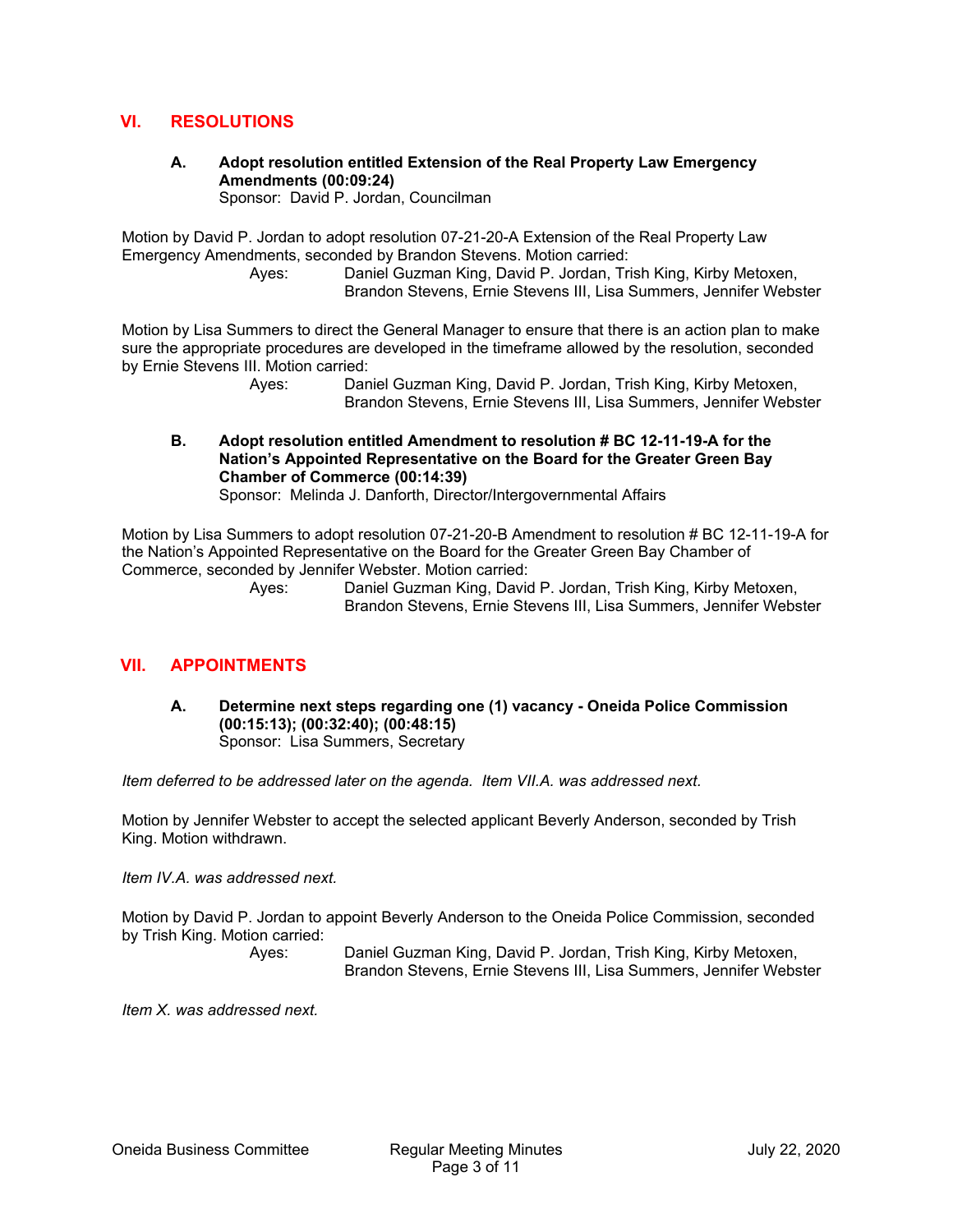**B. Determine next steps regarding three (3) vacancies - Oneida Election Board Alternates (00:15:38); (00:31:33)**  Sponsor: Lisa Summers, Secretary

*Item deferred to be addressed later on the agenda. Item VIII.A. was addressed next.* 

*Councilman David P. Jordan returned at 10:00 a.m.* 

Motion by Lisa Summers to appoint Ramona Salinas to the Oneida Election Board as an alternate, seconded by Kirby Metoxen. Motion carried:

 Ayes: Daniel Guzman King, David P. Jordan, Trish King, Kirby Metoxen, Brandon Stevens, Ernie Stevens III, Lisa Summers, Jennifer Webster

*Item VII.A. was re-addressed next.* 

## **VIII. NEW BUSINESS**

**A. Appoint Michelle Myers, Public Health Officer, to represent the Oneida Nation on the State Disaster Medical Advisory Committee's Ethics Subcommittee (00:16:05)**  Sponsor: Debbie Thundercloud, General Manager

Motion by Jennifer Webster to appoint Michelle Myers, Public Health Officer, to represent the Oneida Nation on the State Disaster Medical Advisory Committee's Ethics Subcommittee, seconded by Lisa Summers. Motion carried:

 Ayes: Daniel Guzman King, David P. Jordan, Trish King, Kirby Metoxen, Brandon Stevens, Ernie Stevens III, Lisa Summers, Jennifer Webster

## **B. Review request for permanent amendments to the Children's Code and determine next steps (00:16:38)**

Sponsor: Debbie Thundercloud, General Manager

Motion by Jennifer Webster to accept the request for permanent amendments to the Children's Code as information and send to the Legislative Operating Committee for processing, seconded by Lisa Summers. Motion carried:

 Ayes: Daniel Guzman King, David P. Jordan, Trish King, Kirby Metoxen, Brandon Stevens, Ernie Stevens III, Lisa Summers, Jennifer Webster

**C. Re-post four (4) vacancies - Anna John Resident Centered Care Community Board (00:23:42)** 

Sponsor: Lisa Summers, Secretary

Motion by David P. Jordan to re-post four (4) vacancies for the Anna John Resident Centered Care Community Board, seconded by Kirby Metoxen. Motion carried: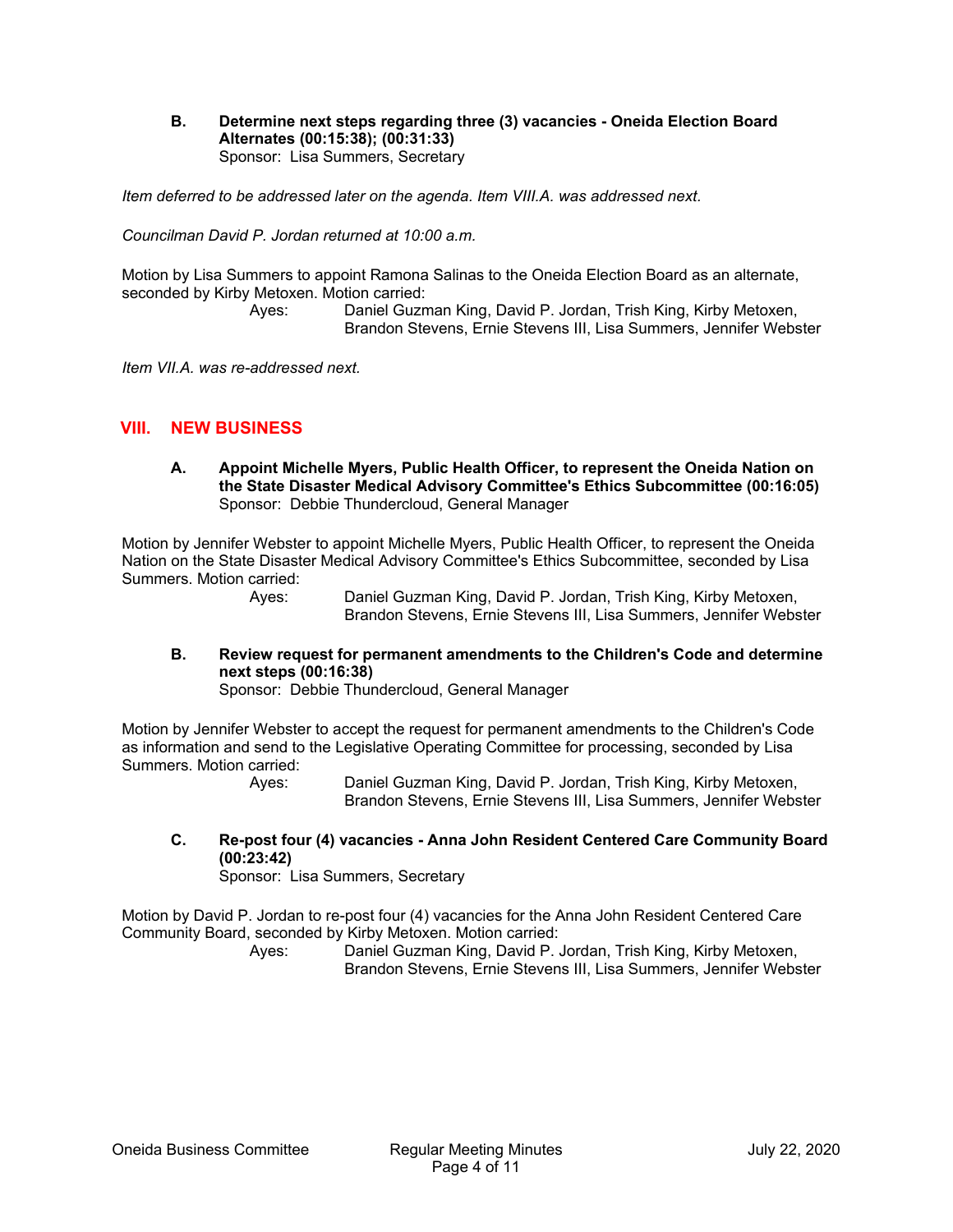### **D. Enter the e-poll results into the record - Failed CRF Government Relief Funds Requests - file # 7-6-026 and file # 6-5-067 (00:24:11)**  Sponsor: Lisa Summers, Secretary

Motion by Lisa Summers to enter the e-poll results into the record for the failed CRF Government Relief Funds Requests - file # 7-6-026 and file # 6-5-067, seconded by David P. Jordan. Motion carried:

 Ayes: Daniel Guzman King, David P. Jordan, Trish King, Kirby Metoxen, Brandon Stevens, Ernie Stevens III, Lisa Summers, Jennifer Webster

*For the record: Secretary Lisa Summers stated the reason for the failure isn't because the Business Committee didn't support the requests, generally; it was because we just weren't able to get enough responses in time for the processing deadline. I want to make sure everyone understands that who might be watching and is questioning why we would reconsider. It's a processing thing that occurred in this particular case; that's why it's up for reconsideration next.* 

*For the record: Councilman Kirby Metoxen stated I know we're working our some glitches within our laptops. There are times when you reply on [e-polls] and it returns to the person e-polling as failed or undeliverable. So we are working with MIS to rectify that.* 

> **1. Reconsider the CRF Government Relief Funds Requests - file # 7-6-026 and file # 6-5-067 (00:26:35)**

Sponsor: Debbie Thundercloud, General Manager

Motion by Lisa Summers to reconsider the CRF Government Relief Funds Requests - file # 7-6-026 and file # 6-5-067, seconded by Jennifer Webster. Motion carried:

 Ayes: Daniel Guzman King, David P. Jordan, Trish King, Kirby Metoxen, Brandon Stevens, Ernie Stevens III, Lisa Summers, Jennifer Webster

*For the record: Secretary Lisa Summers stated I would just for, again for public purposes, just to note that this particular request is regarding laptops for the Licensing area in the amount of \$30,000 and the other area is specific to the suspension of the rents and utilites that were done by the Business Committee earlier in the year and that total amount is \$613,578.* 

*For the record: Councilman Kirby Metoxen I had voted on this but it was one of those times where it was deleted or it was undeliverable and so it came back to me and I had to re-vote on my phone which came in late then.* 

Motion by Kirby Metoxen to approve the CRF Government Relief Funds Requests - file # 7-6-026 and file # 6-5-067, seconded by Lisa Summers. Motion carried: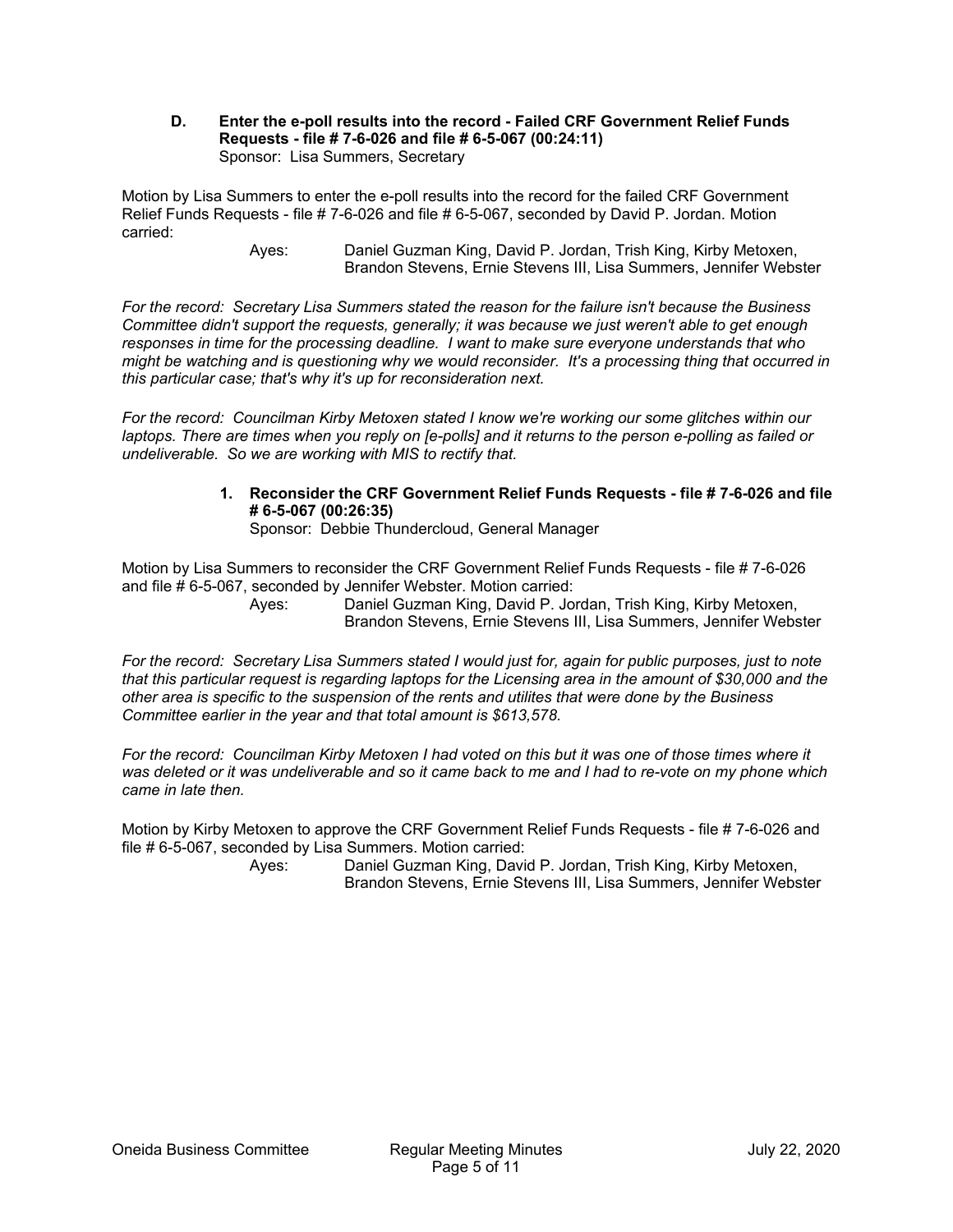# **IX. EXECUTIVE SESSION (00:30:06); (00:39:04)**

Motion by Kirby Metoxen to go into executive session at 9:01 a.m., seconded by Brandon Stevens. Motion carried:

 Ayes: Daniel Guzman King, David P. Jordan, Trish King, Kirby Metoxen, Brandon Stevens, Ernie Stevens III, Lisa Summers, Jennifer Webster

*Roll call for the record:* 

*Present: Councilman Daniel Guzman King; Chairman Tehassi Hill; Treasurer Trish King; Councilman Kirby Metoxen; Vice-Chairman Brandon Stevens; Councilman Ernie Stevens III; Secretary Lisa Summers; Councilwoman Jennifer Webster; Not Present: Councilman David P. Jordan;* 

Motion by Trish King to come out of executive session at 9:58 a.m., seconded by Jennifer Webster. Motion carried:

| Aves:        | Daniel Guzman King, Trish King, Kirby Metoxen, Brandon Stevens, |
|--------------|-----------------------------------------------------------------|
|              | Ernie Stevens III. Lisa Summers. Jennifer Webster               |
| Not Present: | David P. Jordan                                                 |

*Item IX.C.10. was addressed next.* 

Motion by Trish King to go into executive session at 10:07 a.m., seconded by Jennifer Webster. Motion carried:

| Aves:        | Daniel Guzman King, David P. Jordan, Trish King, Brandon Stevens, |
|--------------|-------------------------------------------------------------------|
|              | Ernie Stevens III. Lisa Summers. Jennifer Webster                 |
| Not Present: | Kirby Metoxen                                                     |

*Roll call for the record:* 

*Present: Chairman Tehassi Hill; Councilman David P. Jordan; Councilman Kirby Metoxen; Treasurer Trish King; Vice-Chairman Brandon Stevens; Councilman Ernie Stevens III; Secretary Lisa Summers; Councilwoman Jennifer Webster; Not Present: Councilman Daniel Guzman King;* 

Motion by Brandon Stevens to come out of executive session at 3:56 p.m., seconded by Ernie Stevens III. Motion carried:

 Ayes: David P. Jordan, Trish King, Kirby Metoxen, Brandon Stevens, Ernie Stevens III, Lisa Summers, Jennifer Webster Not Present: Daniel Guzman King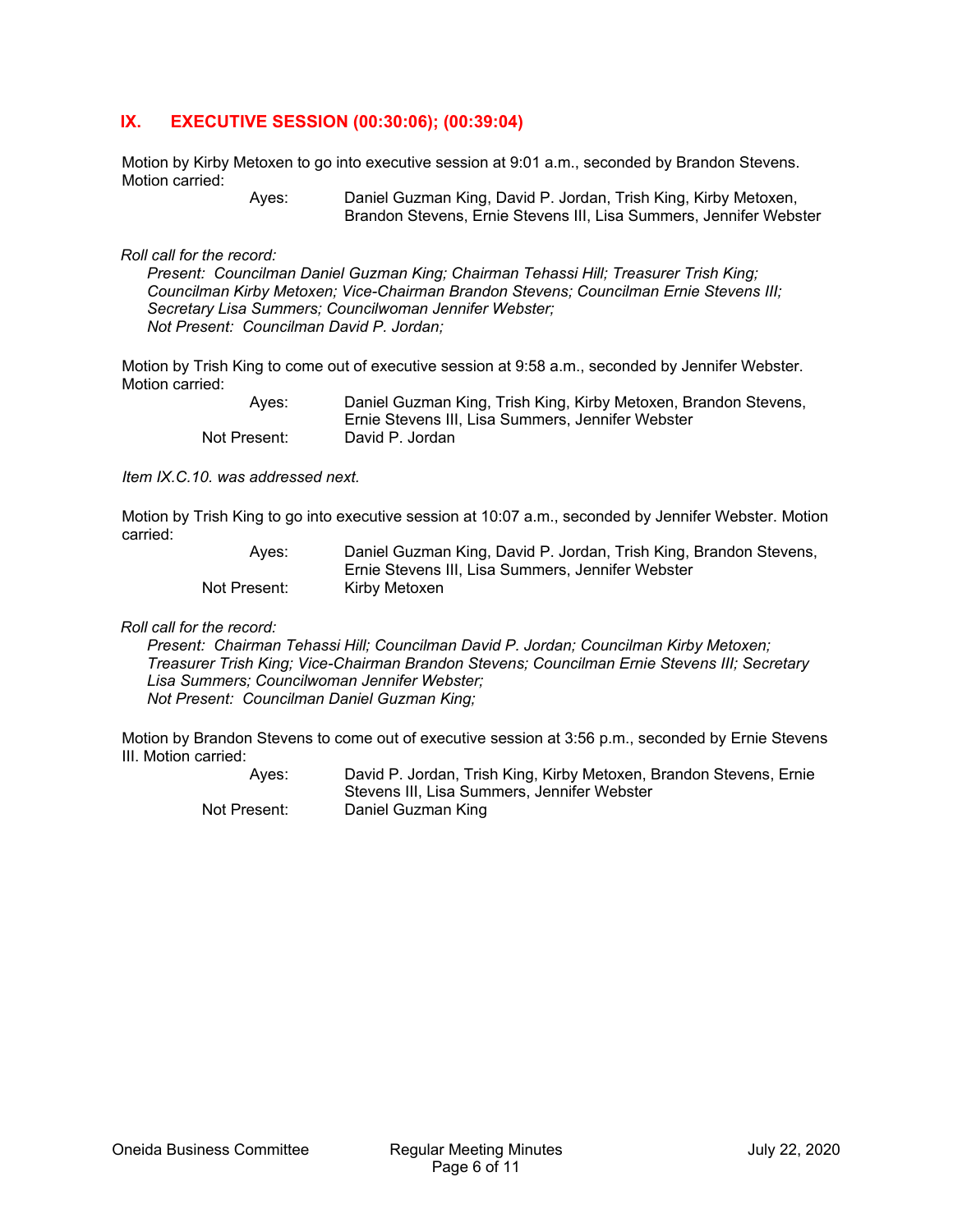## **A. REPORTS**

**1. Accept the Intergovernmental Affairs, Communications, and Self-Governance July 2020 report (00:40:37)** 

Sponsor: Melinda J. Danforth, Director/Intergovernmental Affairs

Motion by David P. Jordan to accept the Intergovernmental Affairs, Communications, and Self-Governance July 2020 report, seconded by Jennifer Webster. Motion carried:

| Aves:        | David P. Jordan, Trish King, Kirby Metoxen, Brandon Stevens, Ernie |
|--------------|--------------------------------------------------------------------|
|              | Stevens III, Lisa Summers, Jennifer Webster                        |
| Not Present: | Daniel Guzman King                                                 |

Motion by David P. Jordan to support the concept of working with the City of Green Bay on an early voting location for the Fall 2020 Elections and direct Intergovernmental Affairs and Communications to develop a Memorandum of Understanding with the City, seconded by Brandon Stevens. Motion carried:

| Aves:        | David P. Jordan, Trish King, Brandon Stevens, Ernie Stevens III, Lisa<br>Summers, Jennifer Webster |
|--------------|----------------------------------------------------------------------------------------------------|
| Opposed:     | Kirby Metoxen                                                                                      |
| Not Present: | Daniel Guzman King                                                                                 |

**2. Accept the Chief Counsel report (00:41:26)** 

Sponsor: Jo Anne House, Chief Counsel

Motion by Kirby Metoxen to accept the Chief Counsel report, seconded by Lisa Summers. Motion carried:

| Ayes:        | David P. Jordan, Trish King, Kirby Metoxen, Brandon Stevens, Ernie |
|--------------|--------------------------------------------------------------------|
|              | Stevens III. Lisa Summers, Jennifer Webster                        |
| Not Present: | Daniel Guzman King                                                 |

Motion by Kirby Metoxen to approve the CRF Government Relief Funds Request for General Assistance for Membership in the amount of \$14,388,000 - file # 7-5-001 and file # 7-5-005, seconded by Trish King. Motion carried:

 Ayes: David P. Jordan, Trish King, Kirby Metoxen, Brandon Stevens, Ernie Stevens III, Lisa Summers, Jennifer Webster Not Present: Daniel Guzman King

### **B. TABLED BUSINESS**

## **1. Joint Marketing Standard Operating Procedures regarding Tickets & Merchandise Distribution (tabled 4/8/20; no action requested)**

*No action; item remains on the table.*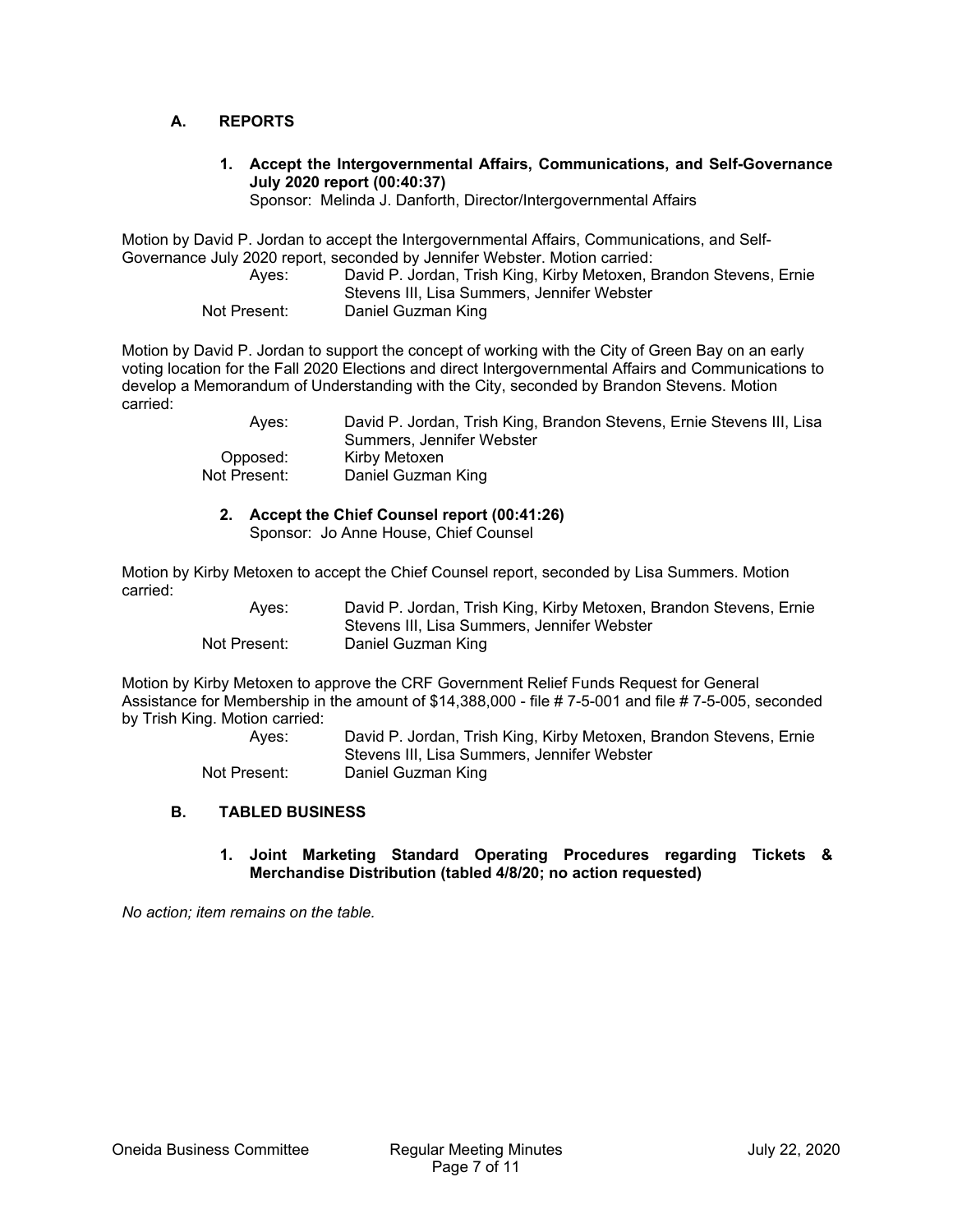## **C. NEW BUSINESS**

#### **1. Approve the Principal Financial Group documents regarding the Oneida Nation Public Safety Officer Pension Plan - file # 2020-0482 (00:42:12)**  Sponsor: Larry Barton, Chief Financial Officer

Motion by Trish King to approve the Principal Financial Group documents regarding the Oneida Nation Public Safety Officer Pension Plan - file # 2020-0482, seconded by David P. Jordan. Motion carried: Ayes: David P. Jordan, Trish King, Kirby Metoxen, Brandon Stevens, Ernie

Stevens III, Lisa Summers, Jennifer Webster

Not Present: Daniel Guzman King

*Councilman Daniel Guzman King returned at 3:59 p.m.* 

**2. Approve the Principal Financial Group documents regarding the Oneida Nation Public Safety Officer Excess Benefit Payment Plan - file # 2020-0483 (00:42:02)**  Sponsor: Larry Barton, Chief Financial Officer

Motion by Jennifer Webster to approve the Principal Financial Group documents regarding the Oneida Nation Public Safety Officer Excess Benefit Payment Plan - file # 2020-0483, seconded by Trish King. Motion carried:

 Ayes: Daniel Guzman King, David P. Jordan, Trish King, Kirby Metoxen, Brandon Stevens, Ernie Stevens III, Lisa Summers, Jennifer Webster

**3. Approve five (5) job descriptions for the re-organization of the OBC Support staff to Politically Appointed Contract Positions**  Sponsor: Lisa Summers, Secretary

*Item deleted at the adoption of the agenda.* 

**4. Review the recall request and determine next steps - Purchasing and Licensing (00:42:59)** 

Sponsor: Larry Barton, Chief Financial Officer

*For the record: Secretary Lisa Summers stated for these next [two] requests, I'm opposing them because I believe that before we do any additional recalls, we need to see a broader financial picture for the Nation.* 

Motion by Jennifer Webster to approve the recall request from Licensing for one (1) Licensing Assistant, seconded by Kirby Metoxen. Motion carried:

 Ayes: Daniel Guzman King, David P. Jordan, Trish King, Kirby Metoxen, Brandon Stevens, Ernie Stevens III, Jennifer Webster Opposed: Lisa Summers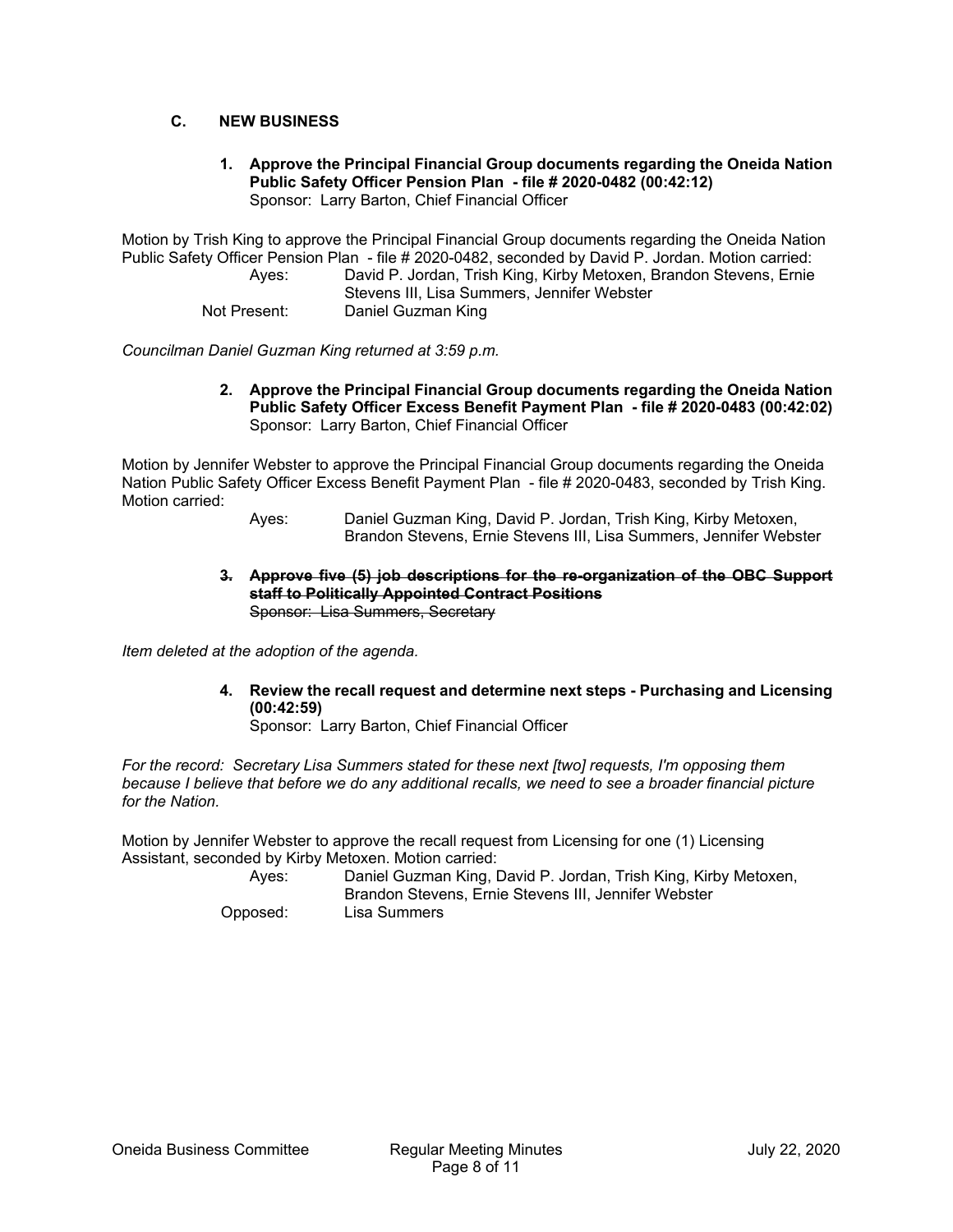### **5. Review the recall request and determine next steps - Gaming (00:43:42)**  Sponsor: Louise Cornelius, Gaming General Manager

Motion by Kirby Metoxen to approve the recall request from Gaming for one (1) Table Games Administrative Assistant, seconded by Brandon Stevens. Motion carried:

 Ayes: Daniel Guzman King, David P. Jordan, Trish King, Kirby Metoxen, Brandon Stevens, Ernie Stevens III, Jennifer Webster

Opposed: Lisa Summers

**6. Review the posting request and determine next steps - Oneida Law Office (00:44:05)** 

Sponsor: Jo Anne House, Chief Counsel

Motion by Kirby Metoxen to approve the posting request from the Oneida Law Office for one (1) Attorney, seconded by Jennifer Webster. Motion carried:

 Ayes: Daniel Guzman King, David P. Jordan, Trish King, Kirby Metoxen, Brandon Stevens, Ernie Stevens III, Lisa Summers, Jennifer Webster

**7. Review the posting request and determine next steps - Oneida Nation School System (00:44:28)** 

Sponsor: Lisa Liggins, Chair/Oneida Nation School Board

Motion by Jennifer Webster to approve the posting request from the Oneida Nation School System for two (2) Health Aides and one (1) Co-teacher, seconded by Brandon Stevens. Motion carried:

 Ayes: Daniel Guzman King, David P. Jordan, Trish King, Kirby Metoxen, Brandon Stevens, Ernie Stevens III, Lisa Summers, Jennifer Webster

*For the record: Secretary Lisa Summers stated these requests for the School are directly [COVID-19 pandemic] related and support [COVID-19 pandemic response] activities.* 

# **8. Approve designating Tribal Contribution to fund the Oneida Nation School System for SY2020-2021 (00:45:04)**

Sponsor: Lisa Liggins, Chair/Oneida Nation School Board

Motion by Lisa Summers to approve designating Tribal Contribution to fund the Oneida Nation School System for SY2020-2021, seconded by Jennifer Webster. Motion carried:

 Ayes: Daniel Guzman King, David P. Jordan, Trish King, Kirby Metoxen, Brandon Stevens, Ernie Stevens III, Lisa Summers, Jennifer Webster

**9. Review application(s) for one (1) vacancy - Oneida Police Commission (00:45:29)** 

Sponsor: Lisa Summers, Secretary

Motion by David P. Jordan to accept the discussion regarding the Oneida Police Commission application as information, seconded by Kirby Metoxen. Motion carried:

 Ayes: Daniel Guzman King, David P. Jordan, Trish King, Kirby Metoxen, Brandon Stevens, Ernie Stevens III, Lisa Summers, Jennifer Webster

*Item IX.C.11. was addressed next.*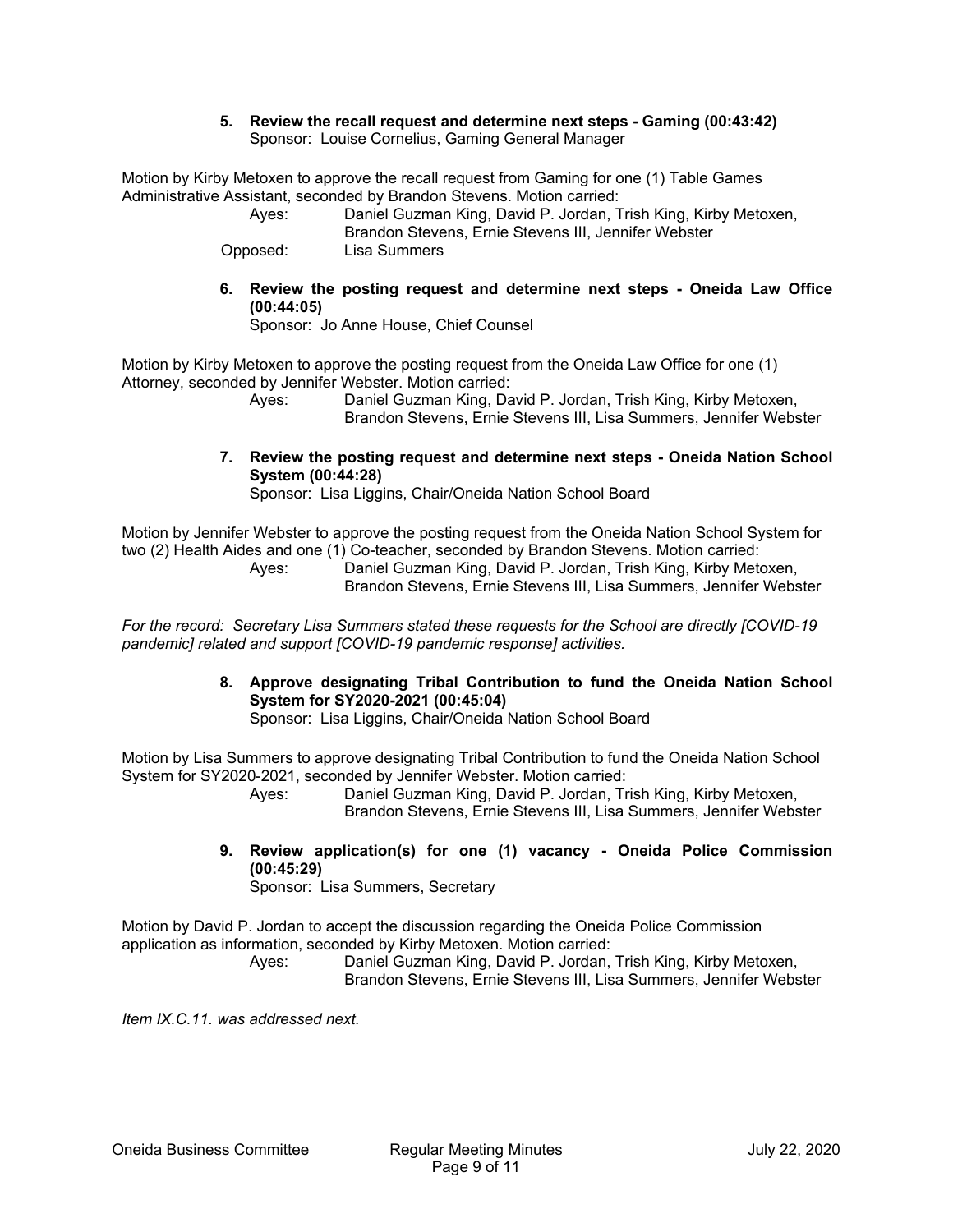#### **10. Review application(s) for three (3) vacancies - Oneida Election Board Alternates (00:30:53)**  Sponsor: Lisa Summers, Secretary

Motion by Lisa Summers to accept the discussion regarding the Oneida Election Board Alternate applications as information, seconded by Jennifer Webster. Motion carried:

| Ayes:        | Daniel Guzman King, Trish King, Kirby Metoxen, Brandon Stevens, |
|--------------|-----------------------------------------------------------------|
|              | Ernie Stevens III. Lisa Summers. Jennifer Webster               |
| Not Present: | David P. Jordan                                                 |

*Item VII.B. was addressed next.* 

**11. Enter the e-poll results in the record - Approved employment request from Gaming to maintain the optimal staffing levels highlighted in the report dated July 14, 2020 (00:46:04)** 

Sponsor: Lisa Summers, Secretary

Motion by Jennifer Webster to enter the e-poll results into the record for the approved employment request from Gaming to maintain the optimal staffing levels highlighted in the report dated July 14, 2020, seconded by David P. Jordan. Motion carried:

- Ayes: Daniel Guzman King, David P. Jordan, Trish King, Kirby Metoxen, Brandon Stevens, Ernie Stevens III, Lisa Summers, Jennifer Webster
- **12. Enter the e-poll results into the record Approved employment requests from the General Manager for recall of 25 positions, posting of 7 positions, and posting of future vacancies current/recalled/posted positions in the Comprehensive Health Division (00:46:40)**  Sponsor: Lisa Summers, Secretary

Motion by Brandon Stevens to enter the e-poll results into the record for the approved employment requests from the General Manager for recall of 25 positions, posting of 7 positions, and posting of future vacancies current/recalled/posted positions in the Comprehensive Health Division, seconded by Jennifer Webster. Motion carried:

 Ayes: Daniel Guzman King, David P. Jordan, Trish King, Kirby Metoxen, Brandon Stevens, Ernie Stevens III, Lisa Summers, Jennifer Webster

**13. Enter the e-poll results into the record - Approved recall request from Human Resources for two (2) Organizational Development Specialists and one (1) Executive Assistant (00:47:15)**  Sponsor: Lisa Summers, Secretary

Motion by David P. Jordan to enter the e-poll results into the record for the approved recall request from Human Resources for two (2) Organizational Development Specialists and one (1) Executive Assistant, seconded by Jennifer Webster. Motion carried: